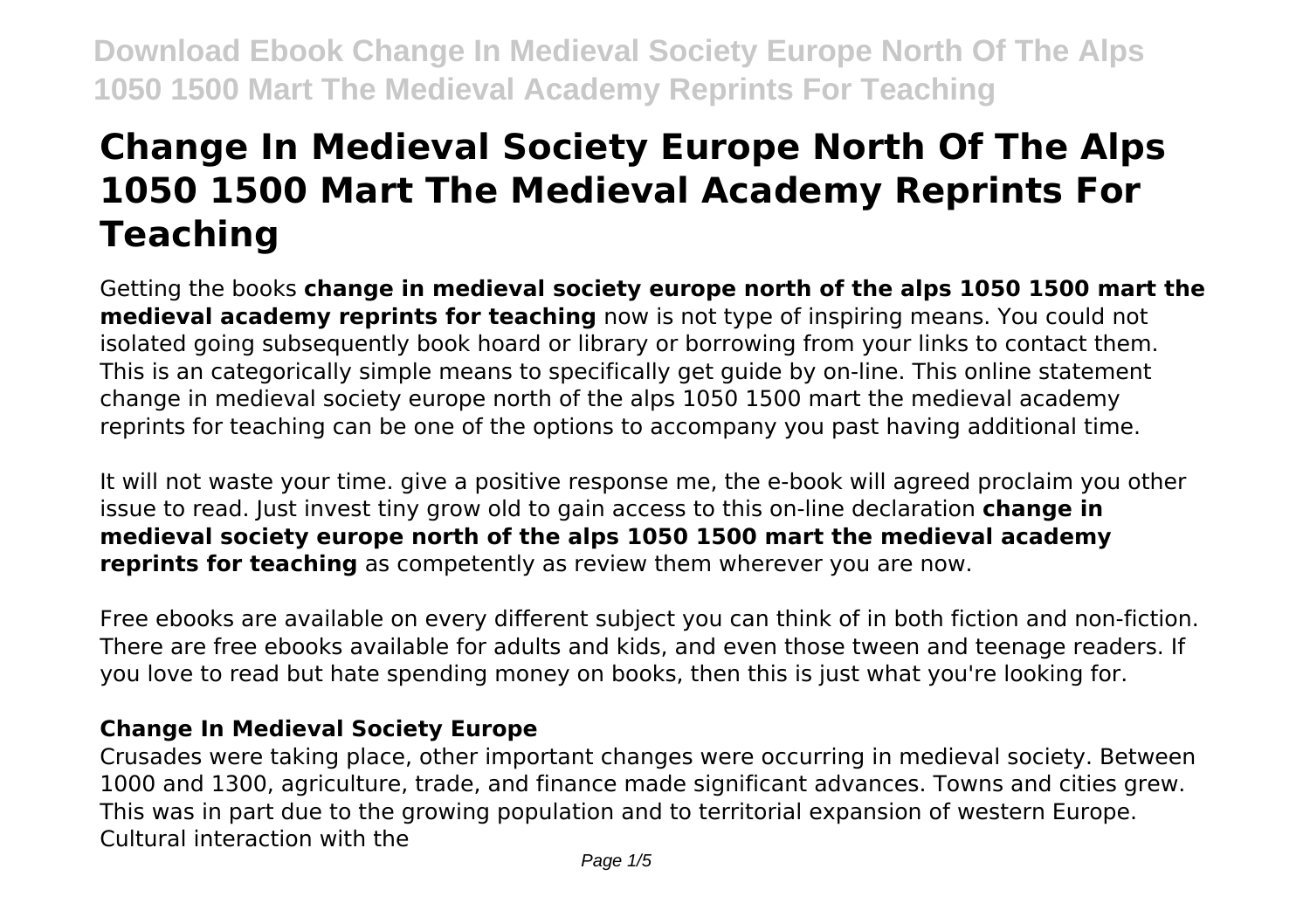### **Changes in Medieval Society**

Change in Medieval Society: Europe North of the Alps 1050-1500 (MART: The Medieval Academy Reprints for Teaching) Paperback – March 1, 1988 by Sylvia L. Thrupp (Author)

# **Change in Medieval Society: Europe North of the Alps 1050 ...**

The Middle Ages Society can be studied under three sub-groups, the Early Middle Ages, High Middle Ages, and Late Middle Ages. After the collapse of Roman Empire, the society of The Middle Ages continued to suffer barbarian invasions as they occupied the remains of Roman Empire to start their own kingdoms. Other significant societal changes were the rise of Islamic Empire and the spread of Christianity.

#### **Society in the Middle Ages - The Finer Times**

The Black Death was one of the largest epidemics the world had ever seen, having wiped out mass amounts of people the plague came to completely shift European medieval society into the modern era. The black death showed no regard as to who it affected, it affected rich and poor, man, women and children all the same.

### **How Did The Black Death Change Medieval Society In Europe ...**

You are to use the principle of continuity and change to investigate medieval society in ONE of three areas ():. Crime and Punishment; Military and Defence Systems; Towns, Cities and Commerce You are to compare Medieval European society with modern European society ().You must note which elements of society have continued to exist and which elements have changed.

### **Medieval Continuity & Change - HOLMES CLASSROOMS**

Social and Economic Changes in Early Medieval Europe Social and economic changes that led to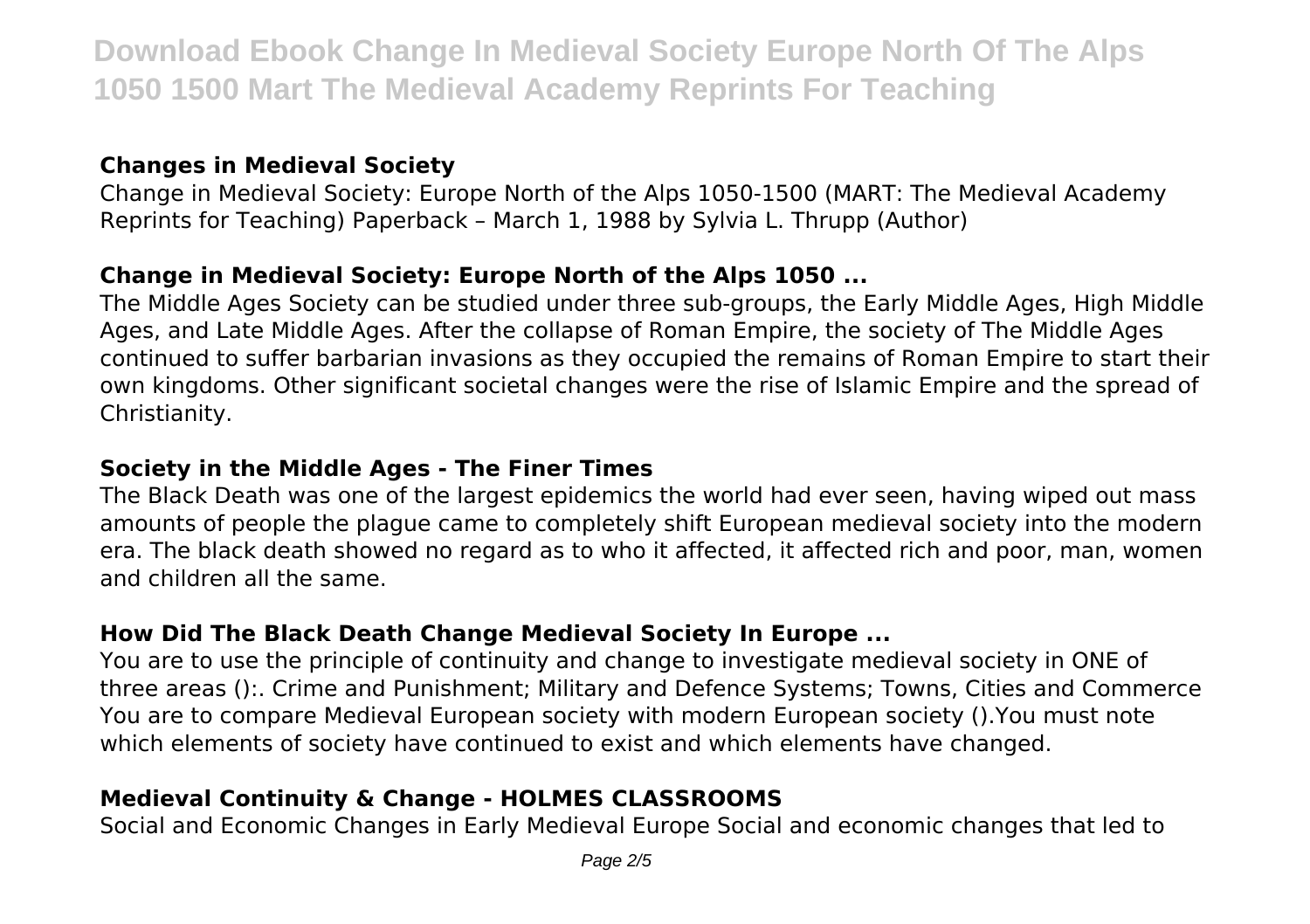formation of feudalism and the manorial system as the predominant social, economic and political organization throughout medieval Europe by the end of the Early Middle Ages can be traced back to the late antiquity.

### **Medieval Europe - World History Online**

Society in western Europe changed with the new rulers. Some of the Roman elite families died out while others became more involved with Church than secular affairs. The older values of Latin scholarship and education mostly disappeared, and while literacy remained important, it became a practical skill rather than a sign of elite status.

#### **Early Middle Ages and Western Society | Humanities ...**

As trade blossomed and farming methods improved, the population of Western Europe rose from around 30 million to about 42 million between 1000 and 1150 Some drawbacks of living in a medieval town- very unsanitary

### **Study 12 Terms | Changes in Medieval Society Flashcards ...**

In the central, or high, Middle Ages, even more dramatic growth occurred. The period was marked by economic and territorial expansion, demographic and urban growth, the emergence of national identity, and the restructuring of secular and ecclesiastical institutions.

### **History of Europe - The Middle Ages | Britannica**

Towns and Cities sealed themselves off. The plague began to change European society from the moment it touched land. It initially entered the European mainland via the Mediterranean ports. The Black Death's first landing on European soil was at Messina in Sicily, October 1347.

### **10 Ways the Black Death turned Medieval Society Upside Down**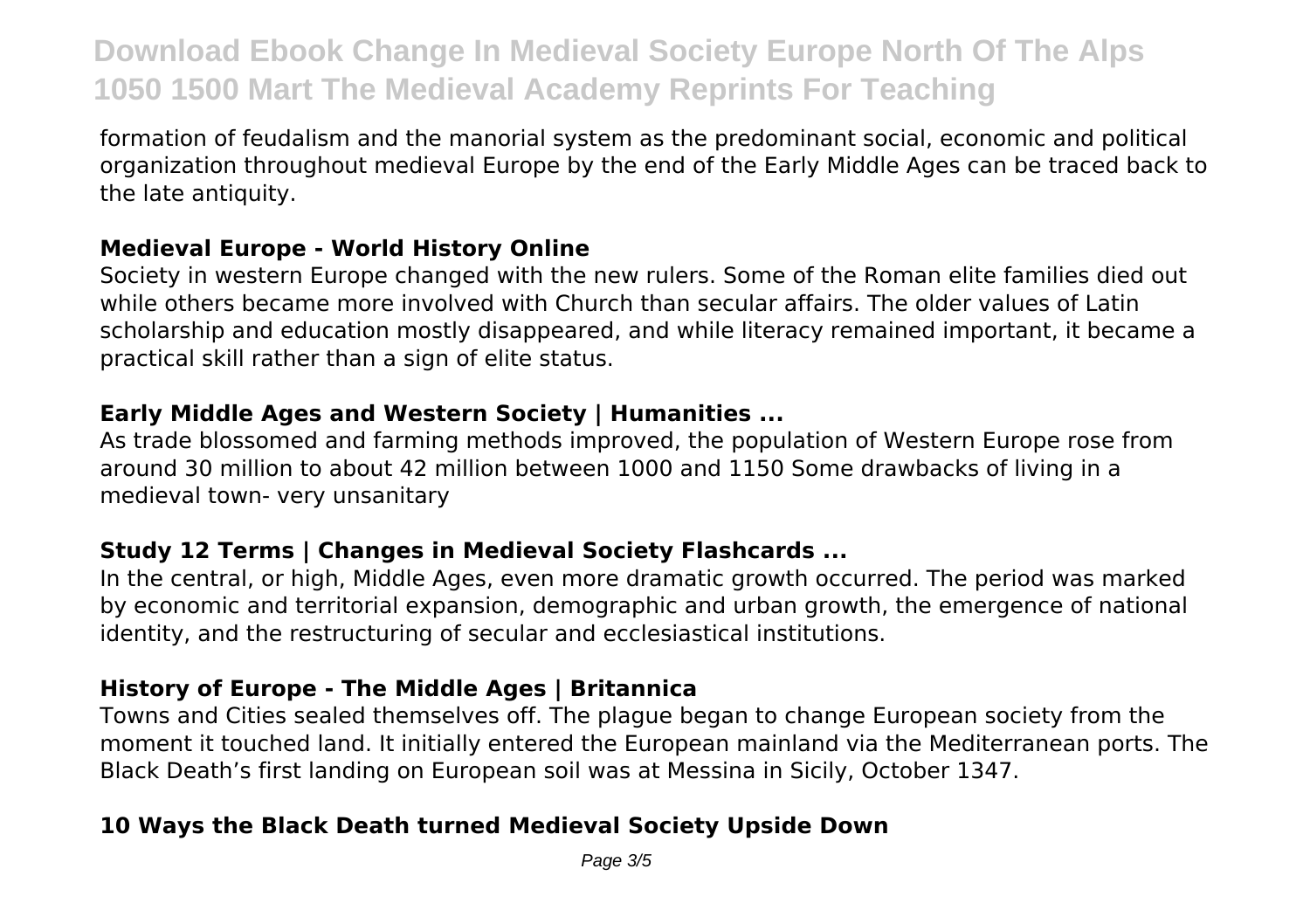The main form of organization of medieval society was known as "feudalism." Within this system, people were divided into three "estates", the nobility, the clergy, and commoners.

#### **How was society in Medieval Europe organized? | eNotes**

Trade in Europe in the early Middle Ages continued to some degree as it had under the Romans, with shipping being fundamental to the movement of goods from one end of the Mediterranean to the other and via rivers and waterways from south to north and vice versa.

#### **Trade in Medieval Europe - Ancient History Encyclopedia**

Learn changes medieval society with free interactive flashcards. Choose from 500 different sets of changes medieval society flashcards on Quizlet.

#### **changes medieval society Flashcards and Study Sets | Quizlet**

From the years 1000 to 1300, Europe's population nearly doubled. This demographic growth led to urbanization, which in turn led to the Commercial Revolution, as Europe became involved in trading around the world. Europe also developed a more sophisticated monetization system during this period.

### **The Commercial Revolution in Medieval Europe**

The 16th century was a period of vigorous economic expansion. This expansion in turn played a major role in the many other transformations—social, political, and cultural—of the early modern age. By 1500 the population in most areas of Europe was increasing after two centuries of decline or stagnation.

# **History of Europe - The emergence of modern Europe, 1500 ...**

Medieval Europe Why the Medieval Period is a significant period that needs to be studied to